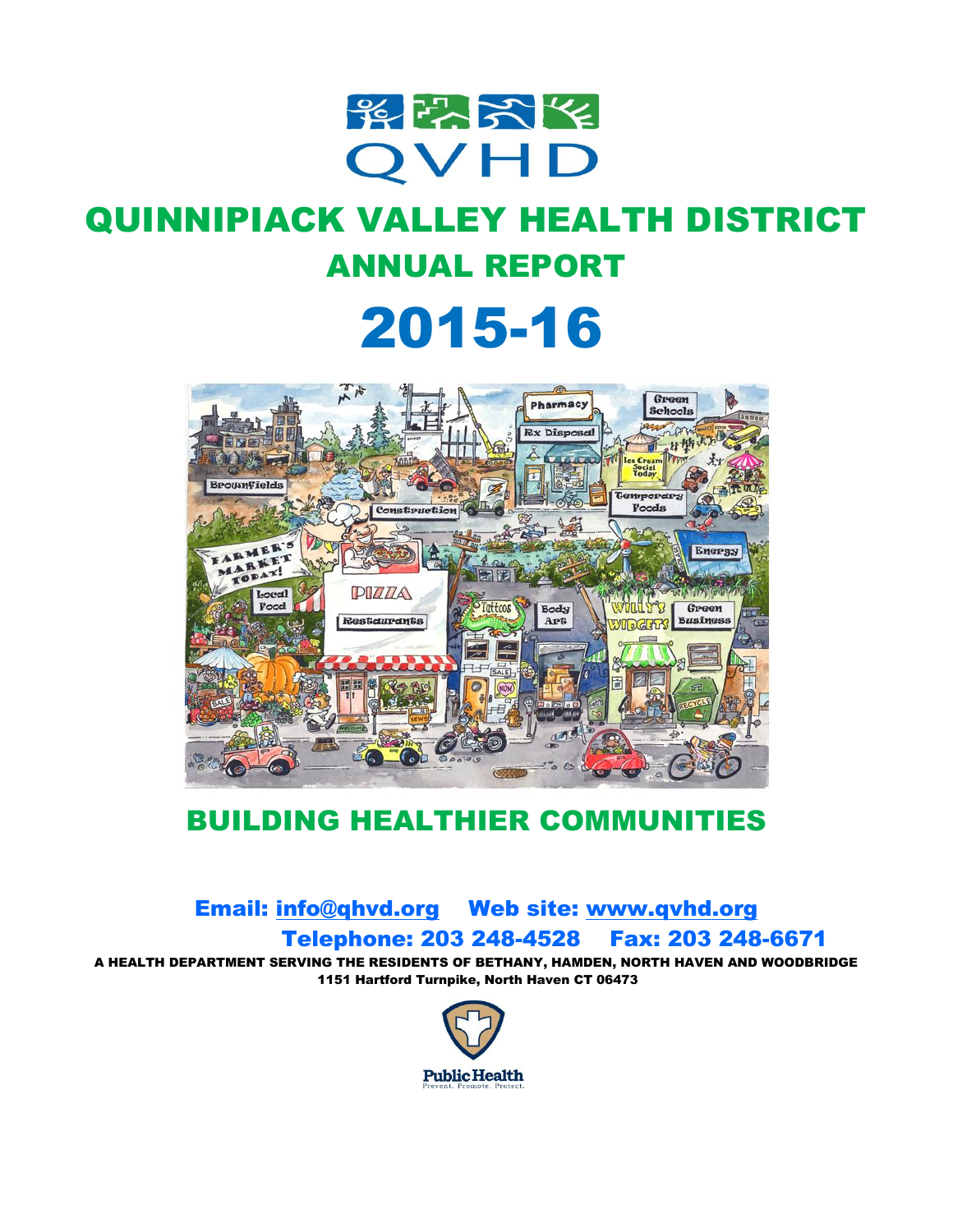

# **TABLE OF CONTENTS**

| <b>ABOUT QVHD</b><br><b>REVENUE</b>                       |               |
|-----------------------------------------------------------|---------------|
| OFFICERS OF THE BOARD                                     | ii.           |
| MEMBERS OF THE STAFF                                      | iii.          |
| ENVIRONMENTAL HEALTH SERVICES                             |               |
| TABLE I: QVHD Environmental Health Activities 2015-16     | 1             |
| TABLE II: QVHD Permits, Licenses and Certificates 2015-16 | $\mathcal{P}$ |
| <b>HEALTH EDUCATION/HEALTH PROMOTION</b>                  |               |
| <b>Community Health Education and Promotion Programs</b>  | 3             |
| TABLE III: Reportable Disease Summary, 2015-16            | 4             |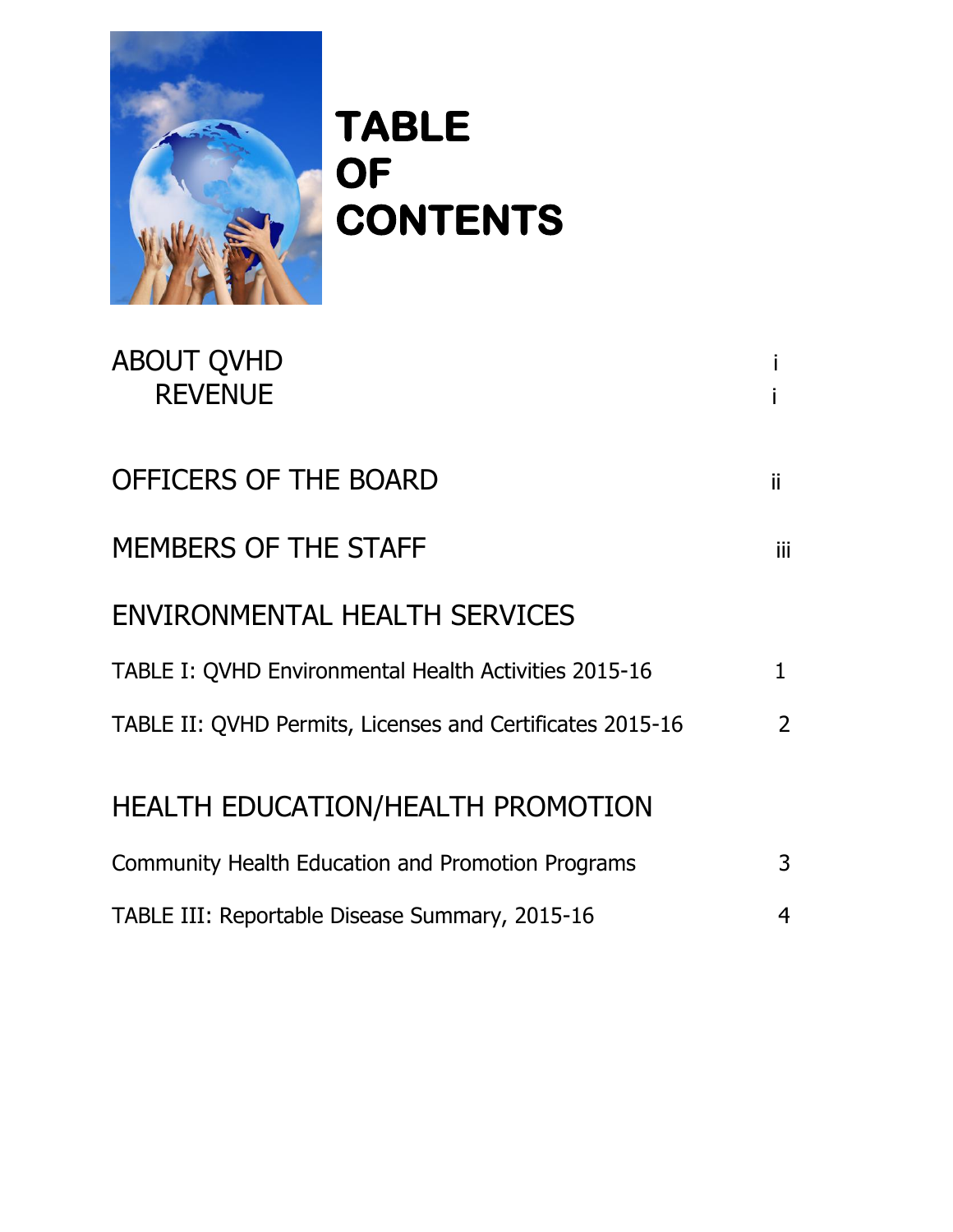# ABOUT QVHD

## **MISSION**

**The mission of Quinnipiack Valley Health District (QVHD) is to protect the residents of Bethany, Hamden, North Haven and Woodbridge, Connecticut from disease, injury and environmental hazards through prevention, education, enforcement and collaboration.**

QVHD accomplishes its mission through:

- Environmental health services that insure compliance with the state and local laws, regulations and ordinances.
- Systemic identification of community health concerns and risks.
- Preventive services for the early control and identification of disease.
- Provision of current, credible information to promote healthy behavior choices.
- Local and regional emergency preparedness for response to an unexpected environmental or biological event.
- Collaboration with local and government leaders in setting health priorities.

## **REVENUE FOR FY 2015-2016**

The Quinnipiack Valley Health District (QVHD) is funded by Town and State contributions on a per capita basis, revenue from permit fees and services, grant awards, and miscellaneous income. The chart below represents revenue for the year ending June 30, 2016.



**\*DPH- all sources of CT Department of Public Health including per capita funds and DPH-funded grants. \*\*Other Revenue-includes grants from private foundations and other non-DPH grant sources**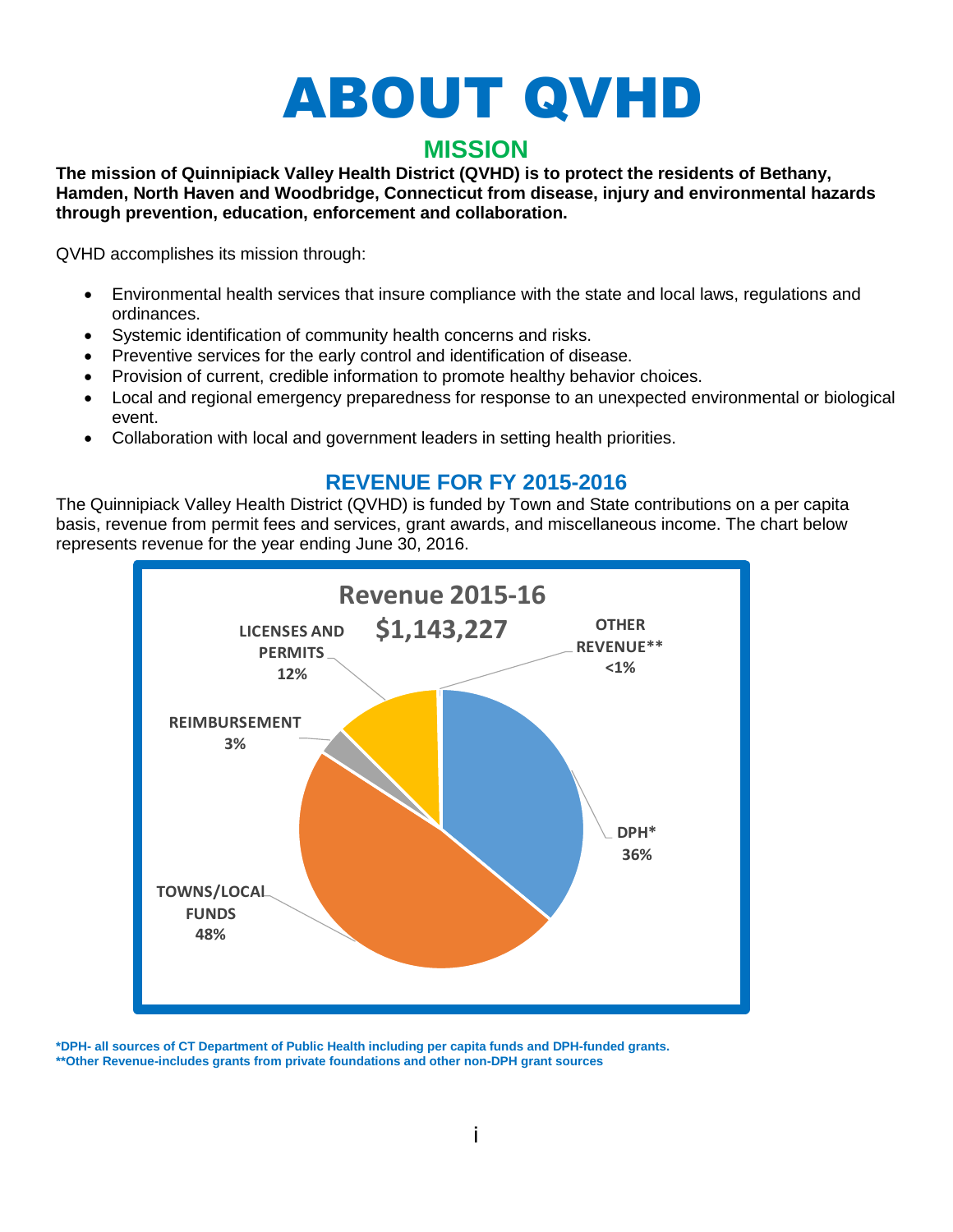## **BOARD OF DIRECTORS 2015-2016**

**The Board of Directors, the managing body of QVHD, is composed of Town representatives appointed for a three year term. Each member-town has one representative for each ten thousand population or part thereof, up to a maximum of 5 representatives per town.** 

## **OFFICERS:**

**President …………………..…………………………………..Joy Donaldson** 

**Vice President………………………………………………….Peter Marone** 

**Secretary/Treasurer………………………………………….Leslie A. Balch**

## **DIRECTORS**

| <b>Carol Goldberg</b>     | <b>Bethany</b>          |
|---------------------------|-------------------------|
| <b>Donald Cofrancesco</b> | <b>Hamden</b>           |
| <b>Joy Donaldson</b>      | <b>Hamden</b>           |
| <b>Ann Levison</b>        | <b>Hamden</b>           |
| <b>Peter Marone</b>       | <b>Hamden</b>           |
| <b>Alicia Hanke</b>       | $H$ amden <sup>1</sup>  |
| <b>Vincenzo Gallo</b>     | <b>North Haven</b>      |
| <b>Bessie Scott-Moore</b> | <b>North Haven</b>      |
| <b>Robin Wilson</b>       | <b>North Haven</b>      |
| <b>Richard Martinello</b> | Woodbridge <sup>2</sup> |

## **ALTERNATES**

| <b>Andre Sofair</b>         | <b>Bethany</b>           |
|-----------------------------|--------------------------|
| <b>Brian Weeks</b>          | <b>Hamden</b>            |
| <b>Kyle Blake</b>           | Hamden $3$               |
| Jacquelyn O'Neill St. Peter | North Haven <sup>4</sup> |
| <b>Roy Ivins</b>            | Woodbridge               |

**1 Appointed July 2015 2 Appointed July 2015 3 Appointed January 2016 4 Appointed October 2015**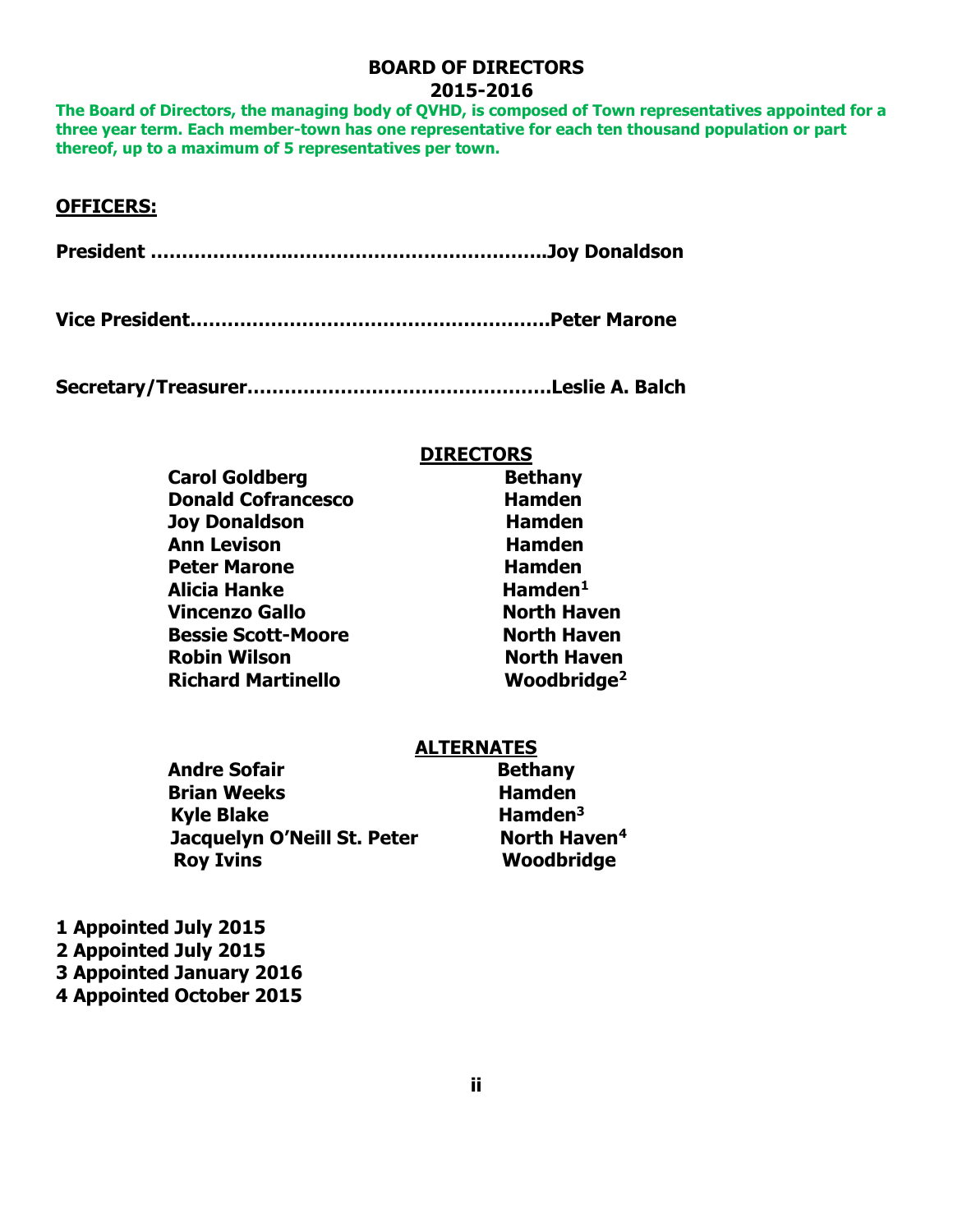## **MEMBERS OF THE STAFF 2015-2016**

| Director of HealthLeslie A. Balch, MPH, MS-HEd, BSN         |                           |  |  |  |
|-------------------------------------------------------------|---------------------------|--|--|--|
| <b>Deputy Director</b>                                      |                           |  |  |  |
| Chief Environmental Services Lynn Fox, RS                   |                           |  |  |  |
|                                                             |                           |  |  |  |
|                                                             | John Laudano, RS          |  |  |  |
|                                                             | <b>Kristen Amodio, RS</b> |  |  |  |
|                                                             | <b>Ryan Currier, RS</b>   |  |  |  |
|                                                             |                           |  |  |  |
|                                                             |                           |  |  |  |
| Mom's Clinic Social WorkerEileen Robbins, LCSW <sup>1</sup> |                           |  |  |  |
|                                                             |                           |  |  |  |

**1 Hired August 2015**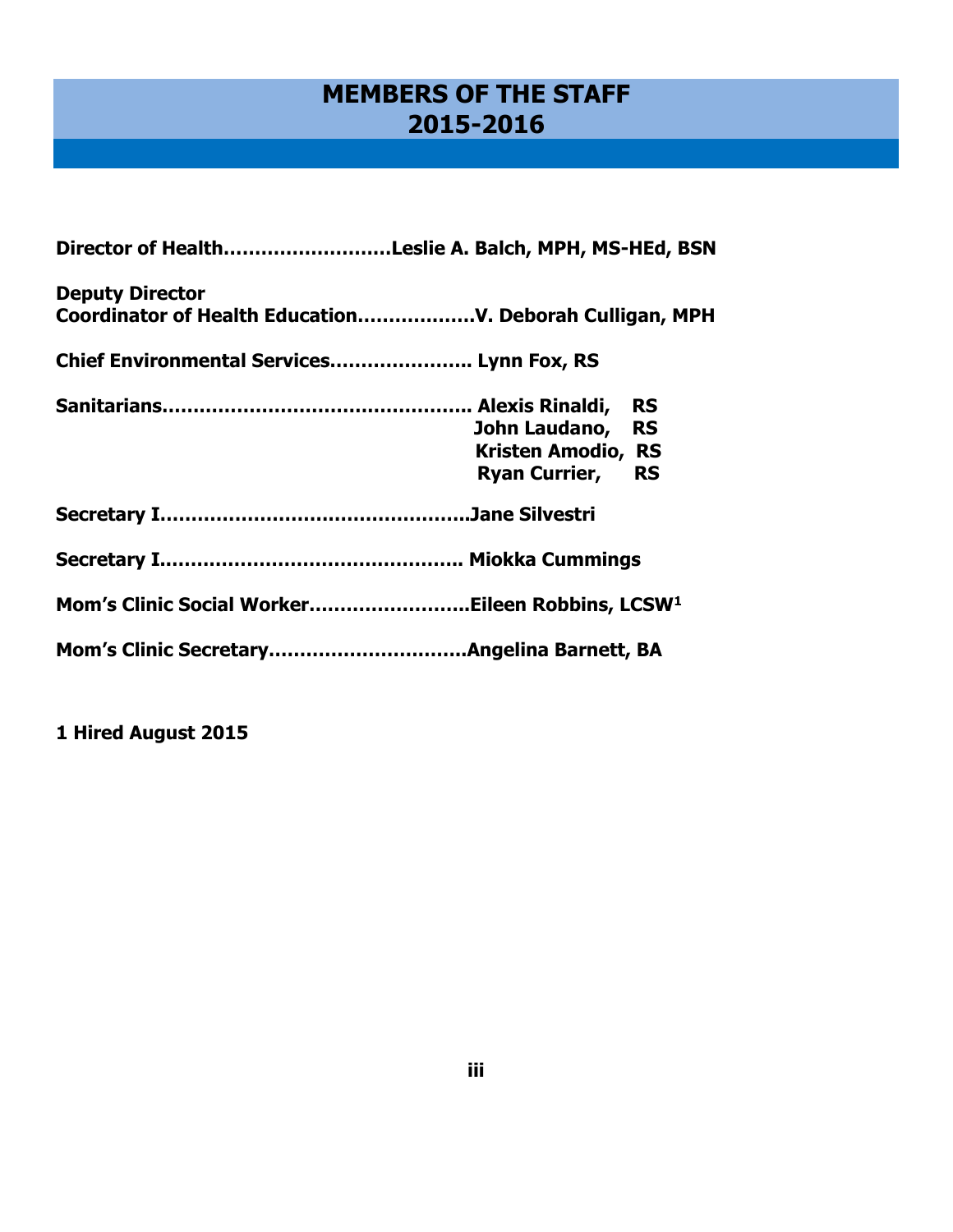# **ENVIRONMENTAL HEALTH SERVICES**

**The Environmental Health Section of this Health District is comprised of a Chief of Environmental Health Services and four sanitarians.** 

**Table I provides data on the field work activity by specific type for FY 2015-16. Table II shows the permits, licenses and certificates issued during FY 2015- 16.** 

**In FY 2014-15, the QVHD Board of Directors voted to establish a food sanitation rating system for Class III and IV food service establishments which commenced on July 1, 2015.** The rating is based on sanitary conditions found at the point in time of the inspection. It is not a judgement about the cuisine. Although all food establishments are inspected, only Class III and IV will be rated. These establishments serve a variety of foods that require more complex preparation. **As of June 30, 2016**, all facilities in these classes have been rated. A placard with the rating should be posted at the establishment where it can easily be viewed by consumers. The ratings are also posted on the QVHD website, [www.qvhd.org](http://www.qvhd.org/) 

The rating system will consist of an A, B or C rating; An A indicates substantial compliance with all applicable food safety rules as established by the CT Department of Public Health Code; B indicates acceptable compliance; and establishments receiving a C need improvement. L. Balch, Director of Health, notes that if the findings on an inspection demonstrate that there is an immediate threat to the public's health, a closure of the facility will be ordered. She further stated, "I believe this will be an excellent way to inform the public that Class III and IV food establishments in the district are doing their part to comply with requirements that will provide customers with food that has been prepared in a safe and sanitary manner and that the health district staff conducts routine inspections to verify compliance, answer questions and provide guidance on sanitary procedures. Working together, we can continue to improve the conditions for health."

## **The rating system has been successful in increasing compliance with food safety rules. QVHD has received positive feedback from both consumers and facility operators.**

無機関

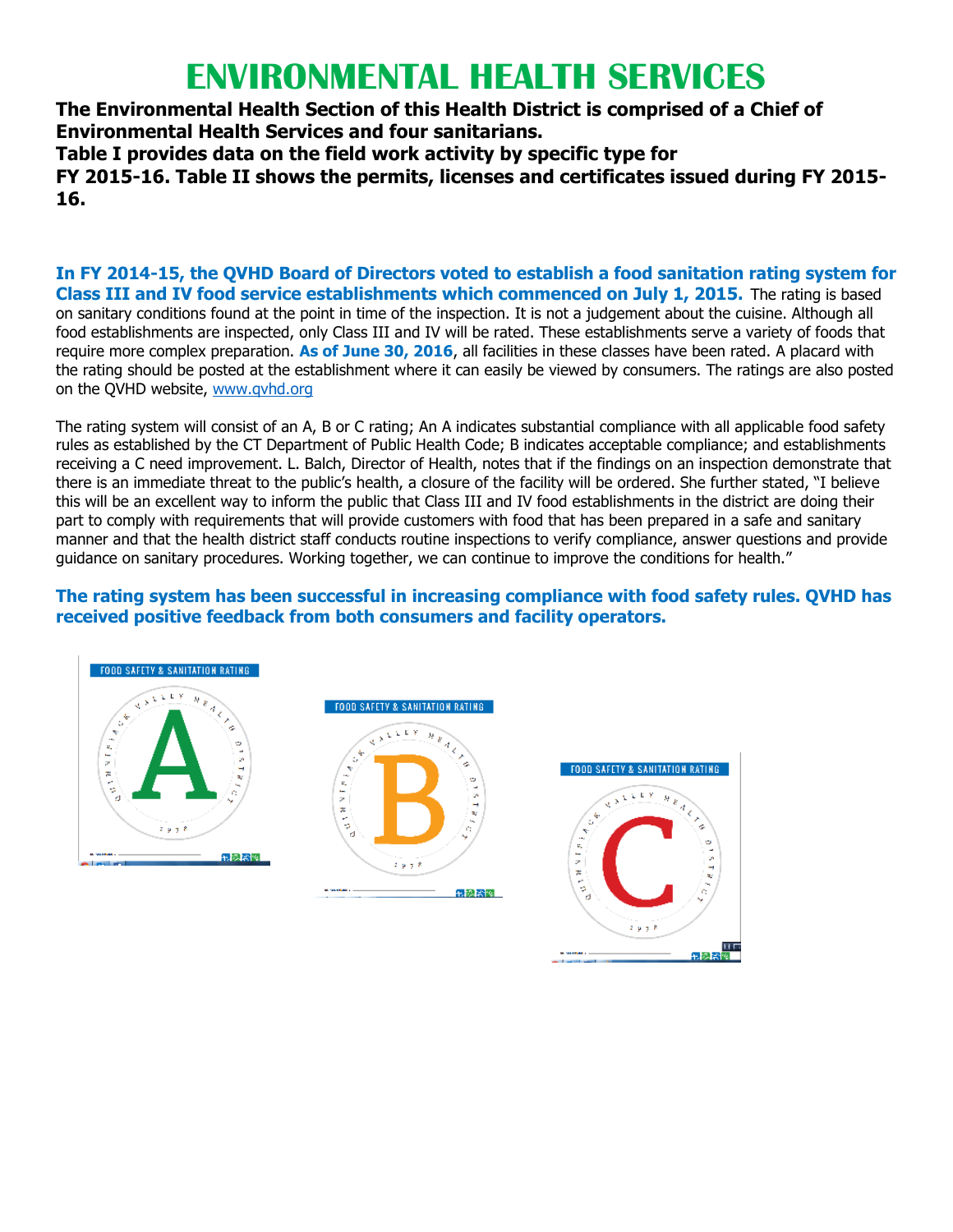## **TABLE I: ENVIRONMENTAL HEALTH ACTIVITIES 07/01/15-06/30/16**

|                                                                                                                            | <b>BETHANY</b> | <b>HAMDEN</b>  | <b>NORTH</b><br><b>HAVEN</b> | <b>WOODBRIDGE</b> | <b>TOTAL</b>            |
|----------------------------------------------------------------------------------------------------------------------------|----------------|----------------|------------------------------|-------------------|-------------------------|
| <b>SEWAGE</b><br><b>DISPOSAL</b>                                                                                           | 96             | 30             | 66                           | 108               | 300                     |
| <b>WATER SUPPLY</b>                                                                                                        | 3              | 0              | $\overline{0}$               | 0                 | $\overline{\mathbf{3}}$ |
| <b>FOOD SERVICE</b>                                                                                                        | 31             | 518            | 280                          | 87                | 916                     |
| <b>INSPECTIONS</b><br>(day cares, schools,<br>motels, public pools,<br>additions, student<br>housing and Healthy<br>Homes) | 17             | 65             | 20                           | 15                | <b>117</b>              |
| <b>COMPLAINT</b><br><b>INVESTIGATIONS</b>                                                                                  | $\overline{4}$ | 269            | 85                           | 8                 | 366                     |
| <b>COSMETOLOGY</b>                                                                                                         | $\overline{2}$ | 74             | 50                           | 10                | <b>136</b>              |
| <b>LEAD</b>                                                                                                                | 0              | 8              |                              | 1                 | 10                      |
| <b>PLANNING AND</b><br><b>ZONING</b><br><b>REPORTS</b>                                                                     | $\overline{4}$ | 7              | 6                            | $\mathbf 0$       | 17 <sub>2</sub>         |
| <b>LEGAL ORDERS</b><br>(Notice of<br><b>Violation</b> )                                                                    | $\overline{2}$ | 82             | 21                           | $\overline{0}$    | <b>105</b>              |
| <b>ARREST</b><br><b>WARRANTS</b>                                                                                           | 0              | $\overline{2}$ | $\overline{0}$               | $\mathbf 0$       | $\overline{\mathbf{2}}$ |
| <b>TOTAL ALL</b><br><b>ACTIVITIES</b>                                                                                      | <b>159</b>     | 1,055          | 529                          | <b>229</b>        | 1,972                   |

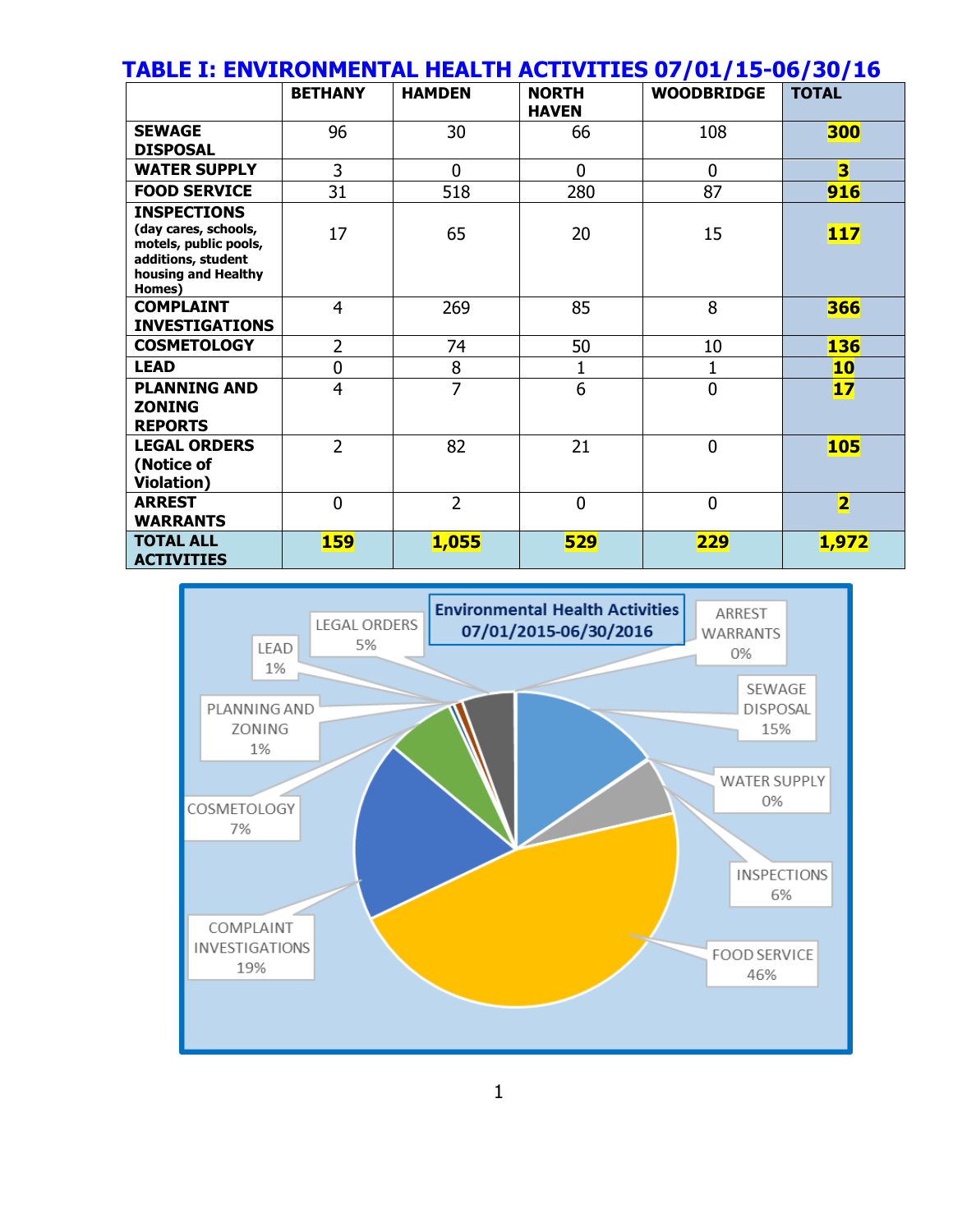## **TABLE II: PERMITS, LICENSES and CERTIFICATES 07/01/15-06/30/16**

|                                                       | <b>BETHANY</b> | <b>HAMDEN</b> | <b>NORTH HAVEN</b> | <b>WOODBRIDGE</b> | <b>TOTAL</b> |
|-------------------------------------------------------|----------------|---------------|--------------------|-------------------|--------------|
| SEPTIC (new and repair)                               | 23             | 21            | 15                 | 41                | <b>100</b>   |
| <b>WELLS</b>                                          | 12             |               | b                  | 18                | 43           |
| <b>ADDITIONS</b>                                      | 57             | 8             | 42                 | 52                | <b>159</b>   |
| <b>PUBLIC POOLS</b>                                   |                | 31            | 13                 | 9                 | 53           |
| <b>FOOD SERVICE</b><br>(includes temporary<br>events) | 62             | 502           | 513                | 70                | 1,147        |
| HOTELS/MOTELS                                         |                | ว             |                    |                   |              |
| SALONS/BARBERS                                        |                | 116           | 78                 | 17                | 211          |
| <b>TOTAL</b>                                          | <b>154</b>     | 687           | 669                | 207               | 1,717        |

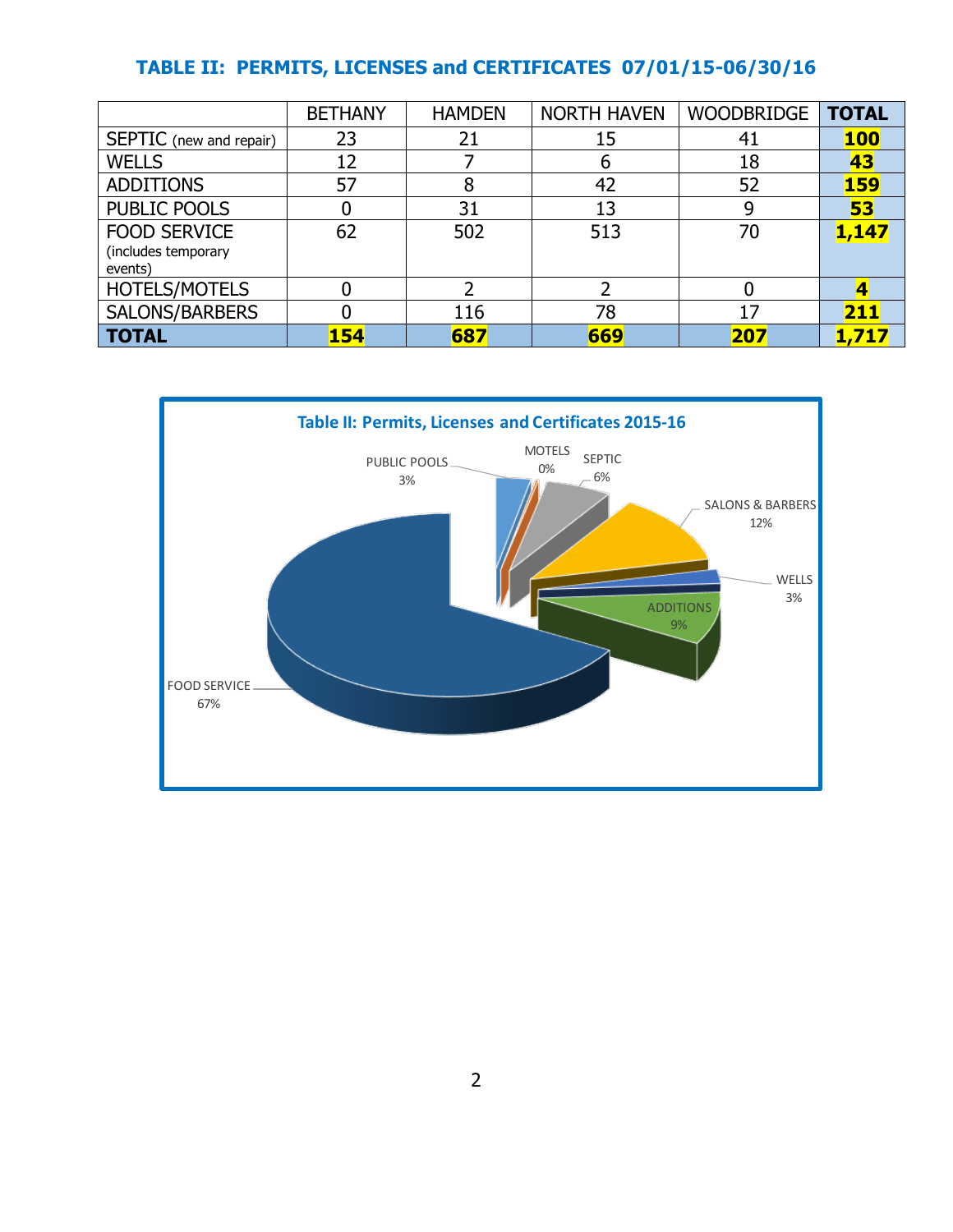## HEALTH EDUCATION and HEALTH PROMOTION

THE HEALTH DISTRICT SERVES AS A RESOURCE FOR HEALTHY LIFESTYLES INFORMATION AND AS A PROVIDER OF HEALTH PROMOTION.

PROGRAMS/SERVICES ARE BASED UPON FOUR MAJOR CONCEPTS:

- PROMOTE PREVENTION
- THE CONTROL AND MANAGEMENT OF COMMUNICABLE AND CHRONIC DISEASE THROUGH RISK REDUCTION
- ACCESS BY DISTRICT RESIDENTS TO SCIENCE-BASED HEALTH INFORMATION
- **HEALTHY PEOPLE IN HEALTHY COMMUNITIES**







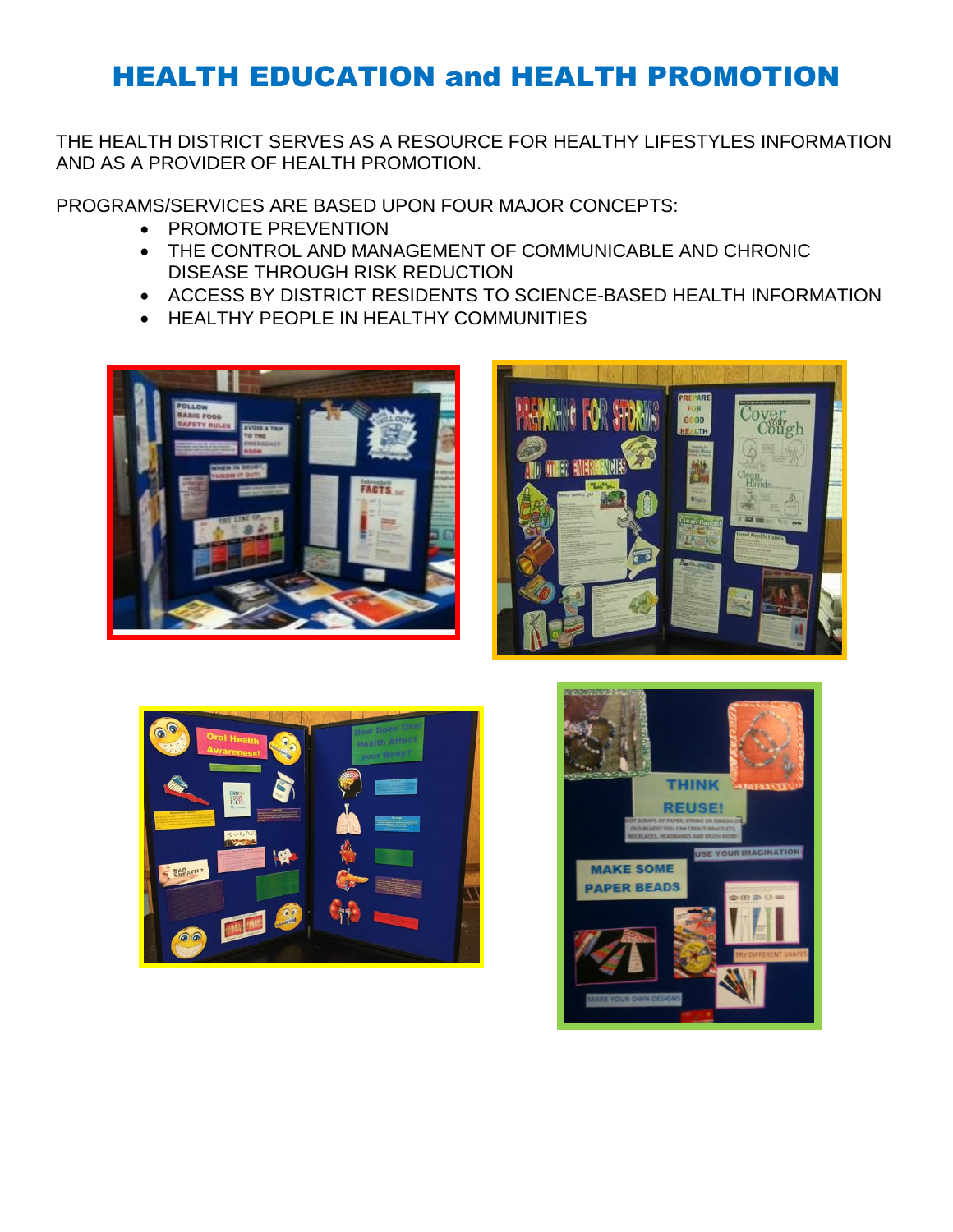## **COMMUNITY HEALTH EDUCATION AND PROMOTION PROGRAMS**

**GOAL:** To promote and preserve the health of district residents and to prevent disease and premature death.

**SOCIAL MEDIA** QVHD maintains a website (**[www.qvhd.org](http://www.qvhd.org/)** ) with current health information for the community and links to reliable health information websites. QVHD also has a Facebook page and is on Twitter

#### **IMMUNIZATIONS**

- Immunizations are given to high school students through QVHD's school based health center at Hamden High.
- QVHD staff monitors vaccine-preventable diseases for occurrence and vaccination needs, such as influenza. QVHD is prepared to initiate vaccine administration when indicated.

**The Cocoon Strategy Initiative** This program immunizes close contacts (parents, grandparents, siblings older than 18 years and caretakers) of infants less than one year old to prevent the development of the disease, pertussis. 17 adults contacts were immunized.

### **HEALTH INFORMATION**

- **An Ounce of Prevention:** Health columns on various topics developed for 2 local newspapers. Follow-up materials are distributed upon request. (48 columns produced.)
- **Presentations** are made for community groups upon request. Example: Bloodborne pathogen updates, fall prevention.

#### **Distribution of printed material**

- Various source materials reviewed and prepared for distribution within District.
- Development of flyers, brochure, fact sheets and guidance materials on pertinent topics.
- Information provided in response to specific concerns and questions on a wide variety of health behavior, prevention and environmental topics in response to telephone inquiries and at community presentations.

### **HEALTH PROMOTION PROGRAMS**

- **Radon Kit Distribution**: Free radon test kits were distributed to District residents.
- **Healthy Homes Assessment**: Free home environmental assessments were offered to District residents and referrals facilitated to the **"Putting on Airs" Asthma Assessment program.**
- Information on preventing exposure to lead was distributed to area pediatricians.
- Participation with an educational display at area Farmer's Markets

### **PARTICIPATION IN COMMUNITY EVENTS and ON COMMITTEES/WORK GROUPS**

QVHD staff participates in various community events, such as Earth Day, health fairs, workshops and seminars in order to promote healthy actions. Examples: Earth Day, Fall Prevention, Senior Health fairs, Let's Move into Wellness health fair. QHVD staff participates with local, regional and statewide committees and organizations to promote health. Examples include: Regional Asthma Coalition, Hamden Partners for Young Children, Hamden Youth Services Advisory Committee, Hamden-North Haven mental health coalition and the Medical Reserve Corps Coordinators.

#### **COMMUNITY HEALTH STATUS**

QVHD monitors data and information on chronic diseases, such as heart and lung disease, cancer and diabetes, for prevalence and geographical trends. Current developments and/or initiatives are noted and shared via communications with the public, town governments and medical practitioners.

QVHD staff track and analyze data for all CT reportable diseases. In addition, staff provides follow-up interventions and educate community members as indicated. These actions, known as reportable disease surveillance and intervention, are used for control of transmission, to minimize severity, to detect epidemics and for program planning. 695 diseases/outbreaks were monitored this year.

#### **PUBLIC HEALTH ACCREDITATION (PHAB)**

QVHD formed a Community Health Coalition which initiated a Community Health Assessment (CHA) survey in May of 2016. The information from the CHA will lead to a Community Health Improvement Plan.

**ORAL HEALTH INITIATIVE** QVHD received a grant from the Community Health Foundation to develop advocates for oral health as part of overall health. Several presentations about oral health as part of overall health were made to district residents. A community awareness day about Oral health was held in North Haven, Bethany and North Haven.

#### **EMERGENCY RESPONSE**

QVHD staff continues to refine and implement plans for an emergency response. Community and partner education and preparedness activities were conducted over the course of the year. QVHD staff participated in exercises and drills in order to be better prepared for an emergency event. A Medical Reserve Corps (MRC) and a team of volunteers is kept informed by electronic communication.

#### **MOM'S CLINIC, A SCHOOL BASED HEALTH CENTER AT HAMDEN HIGH**

Mom's Clinic is a licensed outpatient clinic located in Hamden High School. Confidential medical and behavioral health services are provided to enrolled students. During school year 2015-16, 334 students were enrolled; 176 users of services made 1,097 visits. More information on Mom's Clinic is available upon request.